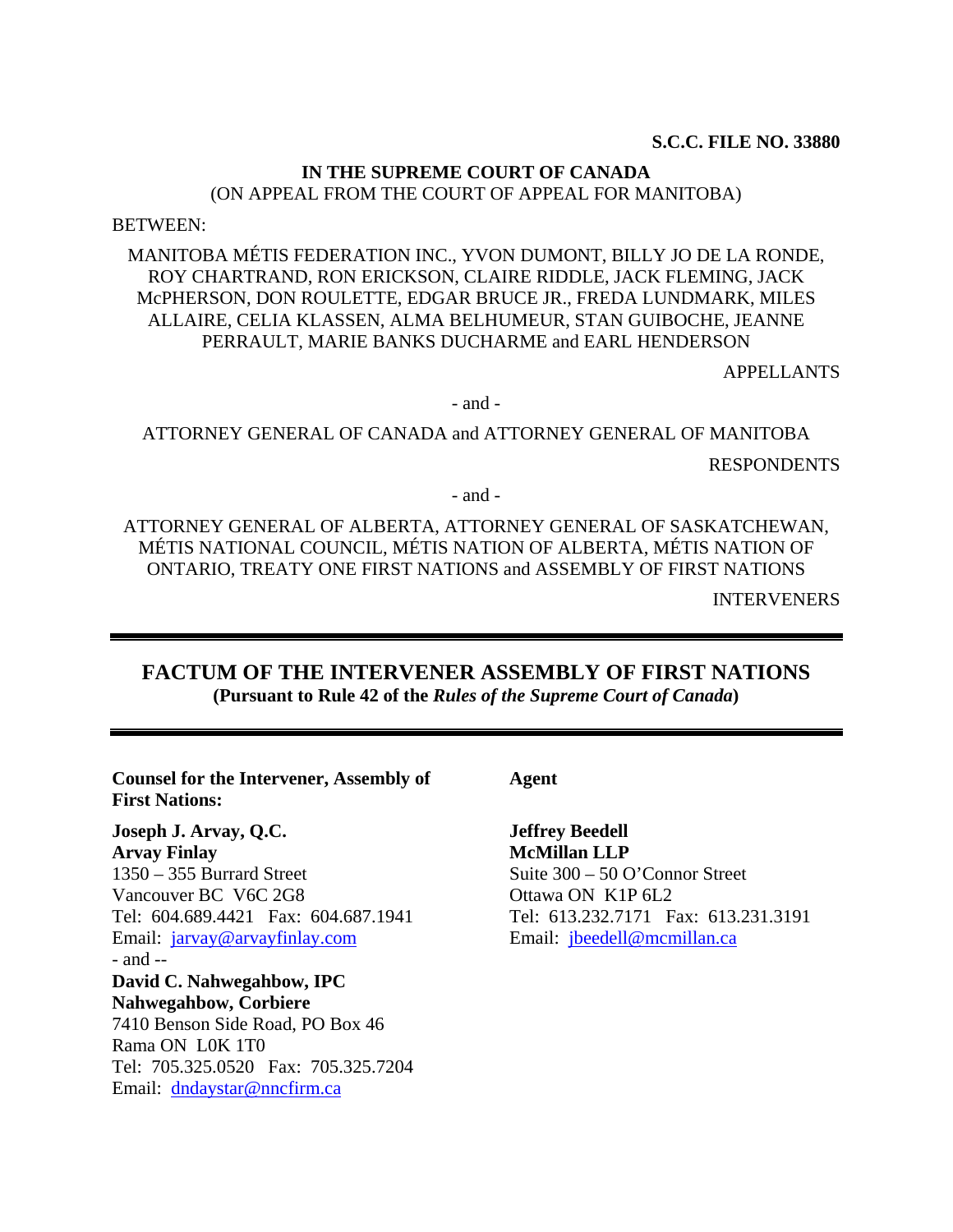**Counsel for the Appellants, Manitoba Métis Federation Inc., Yvon Dumont, Billy Jo De La Ronde, Roy Chartrand, Ron Erickson, Claire Riddle, Jack Fleming, Jack McPherson, Don Roulette, Edgar Bruce Jr., Freda Lundmark, Miles Allaire, Celia Klassen, Alma Belhumeur, Stan Guiboche, Jeanne Perrault, Marie Banks Ducharme and Earl Henderson:** 

**Thomas R. Berger, Q.C. James Aldridge, Q.C. Harley Schachter Rosenbloom Aldridge Bartley & Rosling**  440 – 355 Burrard Street Vancouver BC V6C 2G8 Tel: 604.684.1311 Fax: 604.684.6402

### **Counsel for the Respondent, Attorney General of Canada:**

**Paul Anderson Robert A. Dewar, Q.C. Cary Clark Attorney General of Canada**  301 – 310 Broadway Avenue Centennial House Winnipeg MB R3C 0S6 Tel: 204.983.0873 Fax: 204.984.7003

#### **Counsel for the Respondent, Attorney General of Manitoba:**

**Heather Leonoff, Q.C. Michael Conner Attorney General of Manitoba**  1205 – 405 Broadway Winnipeg MB R3C 2L6 Tel: 204.945.0679 Fax: 204.945.0053 Email: hlenoff@ogv.mb.ca

### **Agent:**

 **Robert E. Houston, Q.C. Burke-Robertson**  70 Gloucester Street Ottawa ON K2P 0A2 Tel: 613.566.2058 Fax: 613.235.4430 Email: rhouston@burkerobertson.com

#### **Agent:**

**Christopher M. Rupar Attorney General of Canada**  Bank of Canada Building – East Tower 234 Wellington Street, Room 1212 Ottawa ON K1A 0H8 Tel: 613.941.2351 Fax: 613.954.1920 Email: christopher.rupar@justice.gc.ca

### **Agent:**

**Henry S. Brown, Q.C. Gowling Lafleur Henderson LLP**  2600 – 160 Elgin Street PO Box 466, Stn "D" Ottawa ON K1P 1C3 Tel: 613.233.1781 Fax: 613.788.3433 Email: henry.brown@gowlings.com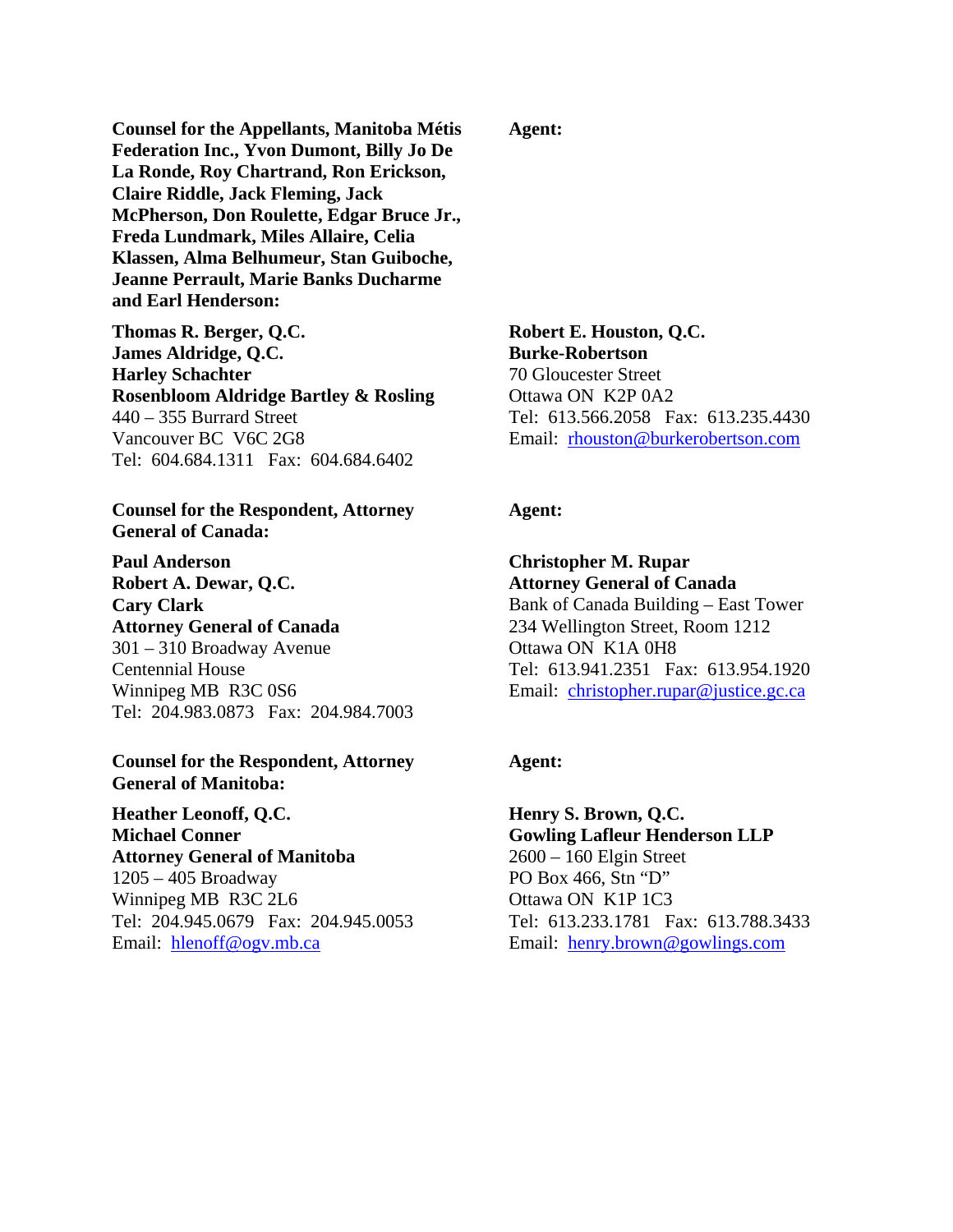### **Counsel for the Intervener, Attorney General of Alberta:**

**Douglas B. Titosky Attorney General of Alberta**  Aboriginal Law 1000 - 10025 - 102A Avenue Edmonton AB T5J 2Z2 Tel: 780.643.0858 Fax: 780.643.0852 Email: doug.titosky@gov.ab.ca

### **Counsel for the Intervener, Attorney General of Saskatchewan:**

### **P. Mitch McAdam**

**Attorney General for Saskatchewan**  1874 Scarth Street - 10th Floor Box 7129 Regina SK S4P 3V7 Tel: 306.787.7846 Fax: 306.787.9111

### **Counsel for the Intervener, Métis National Council:**

**Clem Chartier, Marc LeClair and Kathy L. Hodgson-Smith Métis National Council**  350 Sparks Street, Suite 201 Ottawa ON K1R 7S8 Tel: 613.232.3216 Fax: 613.232.4262

### **Counsel for the Intervener, Métis Nation of Alberta:**

**Jason Madden JTM Law**  28 Hawthorn Avenue Toronto ON M4W 2Z2 Tel: 416.945.7958 Fax: 416.981.3162 Email: jason@jtmlaw.ca

### **Counsel for the Intervener, Métis Nation of Ontario:**

**Jean M. Teillet, IPC Pape Salter Teillet**  460 - 220 Cambie Street Vancouver BC V6B 2M9 Tel: 604.681.3002 Fax: 604.681.3050

### **Agent:**

**Henry S. Brown, Q.C. Gowling Lafleur Henderson LLP**  2600 – 160 Elgin Street PO Box 466, Stn "D" Ottawa ON K1P 1C3 Tel: 613.233.1781 Fax: 613.788.3433 Email: henry.brown@gowlings.com

## **Agent:**

**Henry S. Brown, Q.C. Gowling Lafleur Henderson LLP**  2600 – 160 Elgin Street PO Box 466, Stn "D" Ottawa ON K1P 1C3 Tel: 613.233.1781 Fax: 613.788.3433 Email: henry.brown@gowlings.com

### **Agent:**

**Gordon B. Greenwood Maclaren Corlett**  50 O'Connor Street, Suite 1625 Ottawa ON K1P 6L2 Tel: 613.233.1146 Fax: 613.233.7190

### **Agent:**

**Robert E. Houston, Q.C. Burke-Robertson**  70 Gloucester Street Ottawa ON K2P 0A2 Tel: 613.566.2058 Fax: 613.235.4430 Email: rhouston@burkerobertson.com

### **Agent:**

**Dougald E. Brown Nelligan O'Brien Payne LLP**  1500 - 50 O'Connor Street Ottawa ON K1P 6L2 Tel: 613.231.8210 Fax: 613.788.3661 Email: dougald.brown@nelligan.ca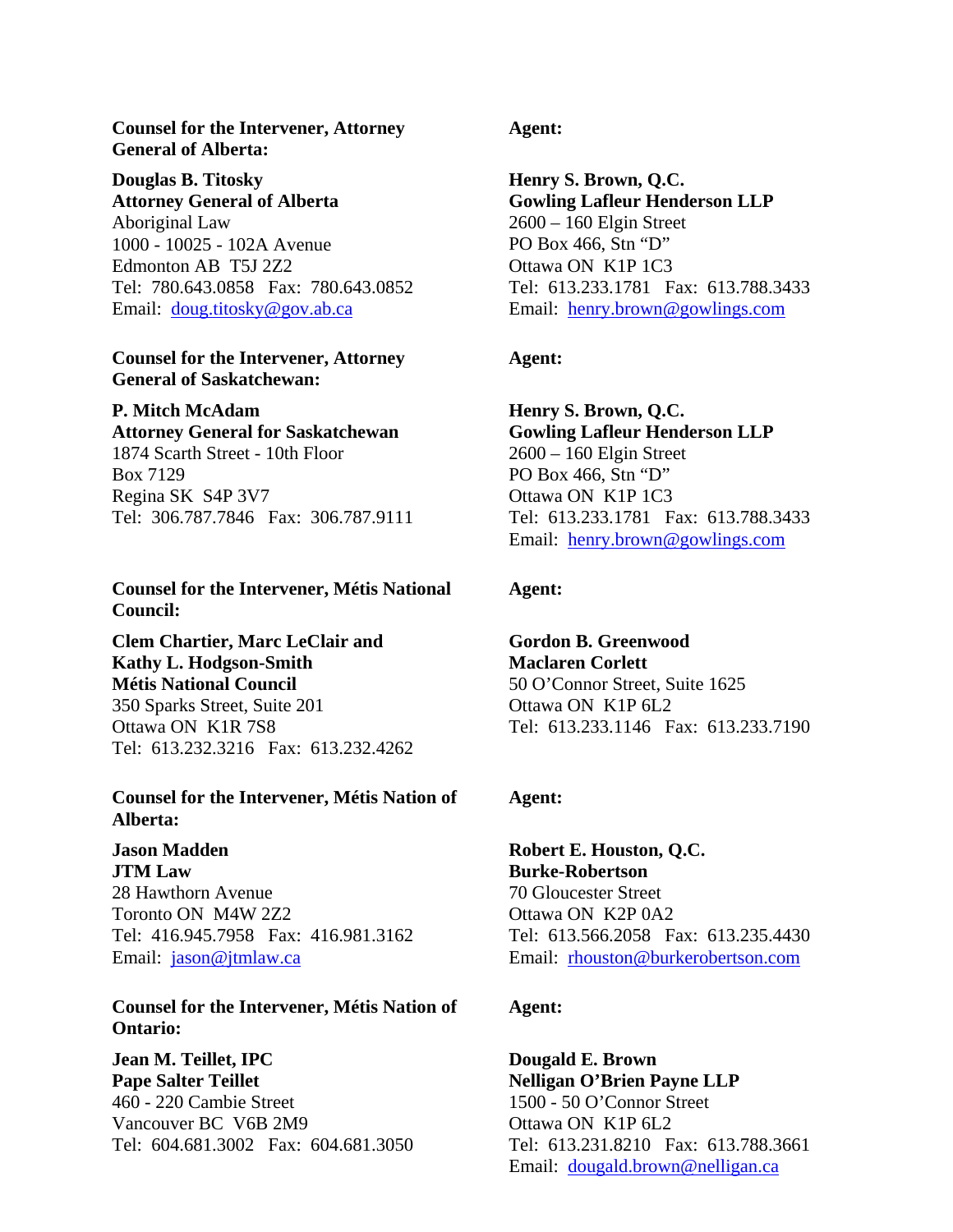**Counsel for the Intervener, Treaty One First Nations:** 

**Jeffrey R.W. Rath and David Khan Rath & Company**  Box 44 Site 8 RR 1 Priddis AB T0L 1W0 Tel: 403.931.4047 Fax: 403.931.4048  **Agent:** 

**Marie-France Major McMillan LLP** Suite 300 – 50 O'Connor Street Ottawa ON K1P 6L2 Tel: 613.232.7171 Fax: 613.231.3191 Email: marie-france.major@mcmillan.ca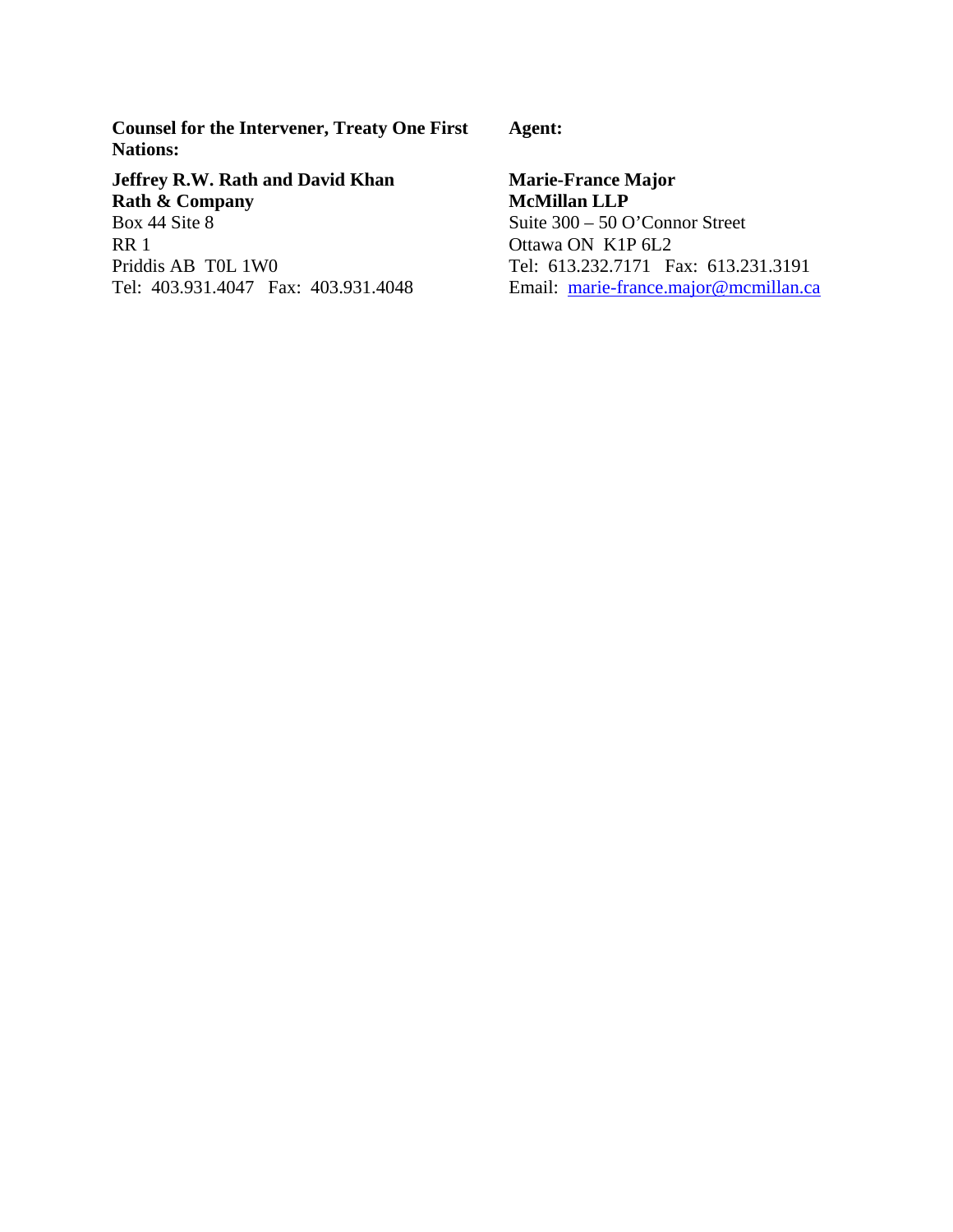# **TABLE OF CONTENTS**

| <b>PART</b> |                                                    |  | <b>PAGE</b> |  |
|-------------|----------------------------------------------------|--|-------------|--|
| PART I.     | STATEMENT OF FACTS RELEVANT TO ISSUE TO INTERVENE1 |  |             |  |
|             | $\mathsf{A}$ .                                     |  |             |  |
|             | <b>B.</b>                                          |  |             |  |
| PART II:    | STATEMENT OF POSITION WITH RESPECT TO THE          |  |             |  |
| PART III:   |                                                    |  |             |  |
|             | A.                                                 |  |             |  |
|             | <b>B.</b>                                          |  |             |  |
|             | $\mathcal{C}$ .                                    |  |             |  |
| PART IV:    |                                                    |  |             |  |
| PART V.     |                                                    |  |             |  |
| PART VI:    |                                                    |  |             |  |
| PART VII:   |                                                    |  |             |  |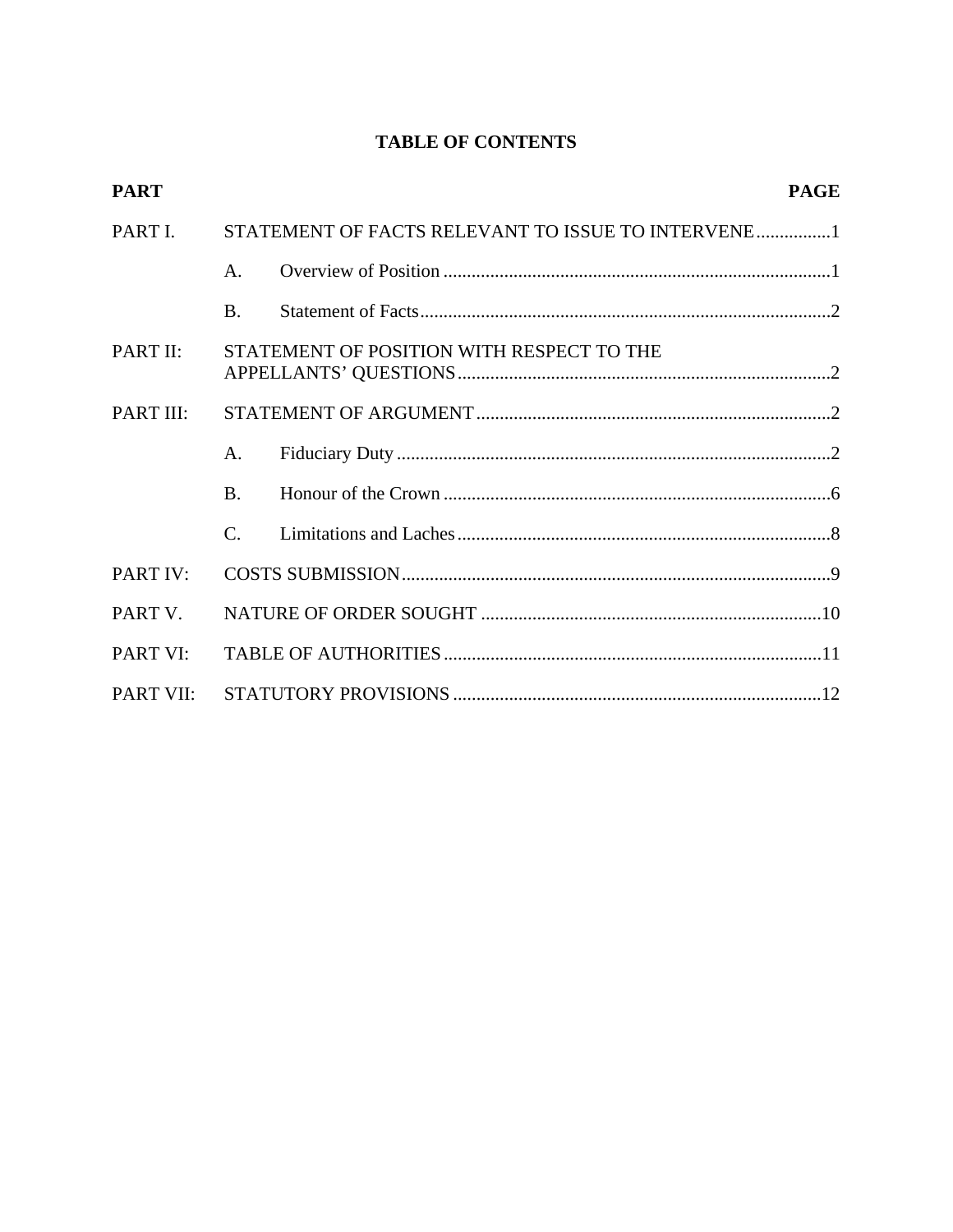#### **PART I: STATEMENT OF FACTS RELEVANT TO ISSUE TO INTERVENE**

#### **A. Overview of Position**

 $\overline{a}$ 

1. The legal duties to which the honour of the Crown gives rise are the modern implications of Canadian nation-building. In *Haida Nation*<sup>1</sup>, this Honourable Court located fiduciary duties, treaty obligations and the duty to consult along a continuum of Crown obligations that first arose with the assertion of sovereignty and continue to formal claims resolution and beyond. In *Mikisew Cree First Nation,* this Court confirmed the underlying goal of reconciliation of the pre-existence of Aboriginal societies with the *de facto* sovereignty of the Crown as the fundamental objective of modern aboriginal  $law<sup>2</sup>$ .

2. Different circumstances give rise to different duties. The present case provides this Court with an opportunity to examine the honour of the Crown in the context of government commitments in legislation to an Aboriginal people – Métis people. While the Assembly of First Nations ("AFN") does not take a position on the merits of the Métis claim, it supports in principle the position of the Appellants on the issues of fiduciary duty, honour of the Crown and limitations and laches. The AFN urges the Court to consider the issues in this case in light of the honour of the Crown and to confirm the role of the fiduciary concept and statutory interpretation in the process of reconciliation.

3. In this factum, the AFN addresses the submissions by the Attorney General of Canada at paragraphs 98–123 of his factum as to why Canada says ss. 31 and 32 of the *Manitoba Act*<sup>3</sup> did not give rise to a fiduciary obligation, at paragraphs 124 to 126 as to why Canada says the honour of the Crown cannot otherwise operate as a source of substantive rights in this case, and at paragraphs 71-87 as to why Canada says the Appellants' fiduciary claims are barred by limitations and laches.

<sup>1</sup> *Haida Nation v. British Columbia (Minister of Forests)*, [2004] 3 S.C.R. 511, 2004 SCC 73 [*Haida Nation*], at paras. 16-20, Book of Authorities of the Attorney General of Canada ("AGC BoA") Tab 25<br><sup>2</sup> *Mikisew Cree First Nation v. Canada (Minister of Canadian Heritage)*, [2005] 3 S.C.R. 388, 2005 SCC 69

<sup>[</sup>*Mikisew Cree First Nation*], at para. 1, Book of Authorities of the AFN ("AFN BoA") Tab 3<br><sup>3</sup> *Manitoba Act, 1870*, 33 Vict, c. 3, SC 1870, c. 3, reprinted in R.S.C. 1985, App. II, No. 8 [*Manitoba Act*],

Appellants' Legislation, Tab 1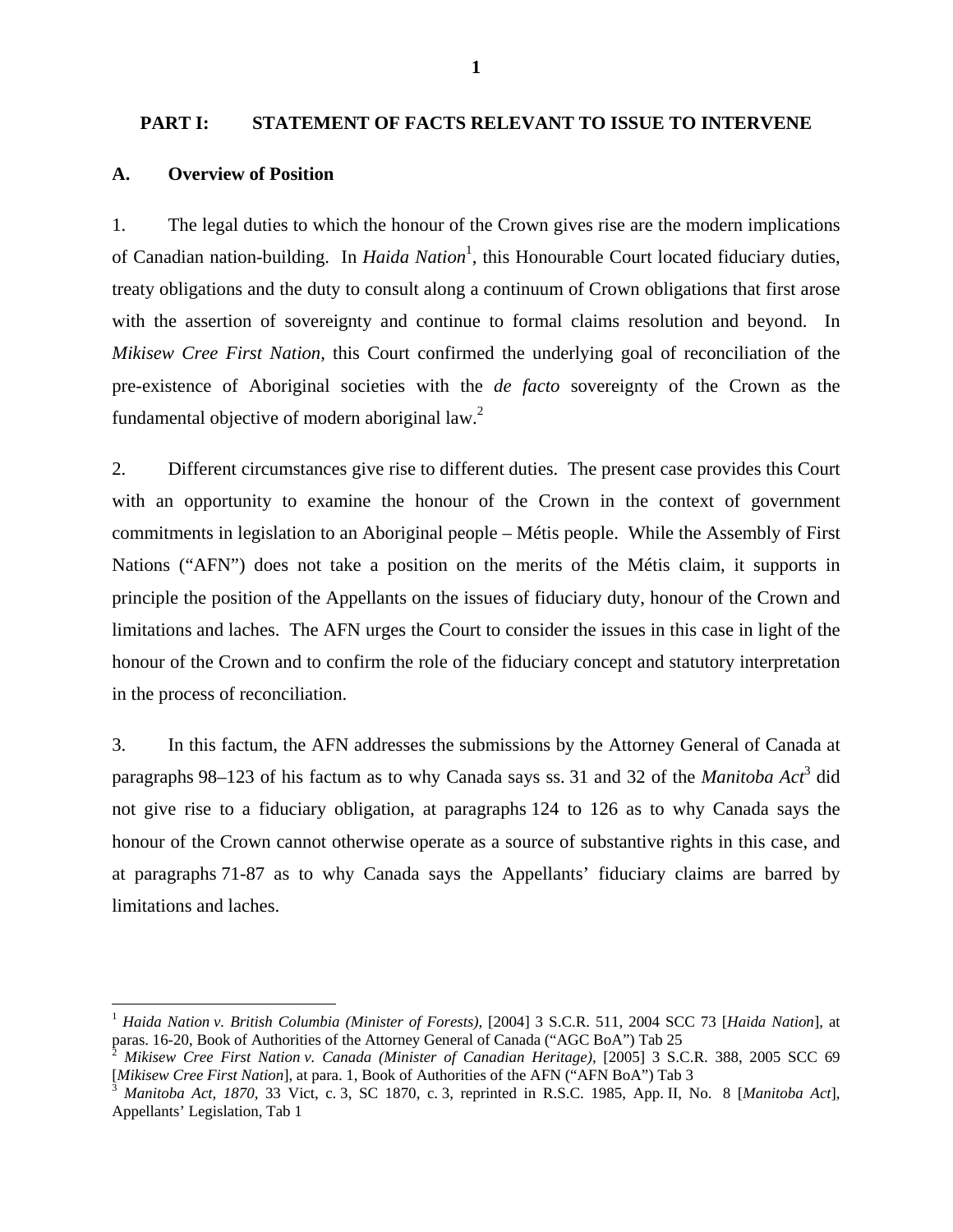### **B. Statement of Facts**

4. The AFN is a national organization representing more than 630 First Nations throughout Canada and their respective members. The AFN is mandated to represent and protect the rights and interests of First Nations peoples across Canada, particularly Aboriginal and treaty rights. The mission of the AFN includes the protection and advancement of the rights, interests, cultures and jurisdictions of First Nations and their members, including rights and interests arising from treaties and Aboriginal rights and title, as well as the constitutional protection of those rights, interests, cultures and jurisdictions.

5. The AFN adopts the statement of facts by the Appellants.

### **PART II: STATEMENT OF POSITION WITH RESPECT TO THE APPELLANTS' QUESTIONS**

6. The AFN does not take a position on the Appellants' questions.

### **PART III: STATEMENT OF ARGUMENT**

### **A. Fiduciary Duty**

7. Canada argues that fiduciary principles are engaged only when a property interest is ceded to the Crown to be administered for the exclusive benefit of Aboriginal peoples, or when the Crown undertakes to exercise discretionary control in the management of property for the benefit of Aboriginal peoples.<sup>4</sup>

8. Canada's position overstates the requirements for a finding of fiduciary obligation. It is correct that the fiduciary duty imposed on the Crown does not exist at large but in relation to specific Indian interests. But the requirement of a "cognizable Indian interest" does not equate, as Canada suggests, with a pre-existing, legal interest in property.

9. In *Guerin*<sup>5</sup>, Justice Dickson (as he then was) was careful to distinguish the fiduciary concept from that of a trust, which would require words of settlement, certainty of object and

<sup>4</sup> Canada's factum, at para. 109

<sup>5</sup> *Guerin v. The Queen,* [1984] 2 S.C.R. 335 [*Guerin*], Book of Authorities of the Appellants ("Appellants BoA"), Tab 18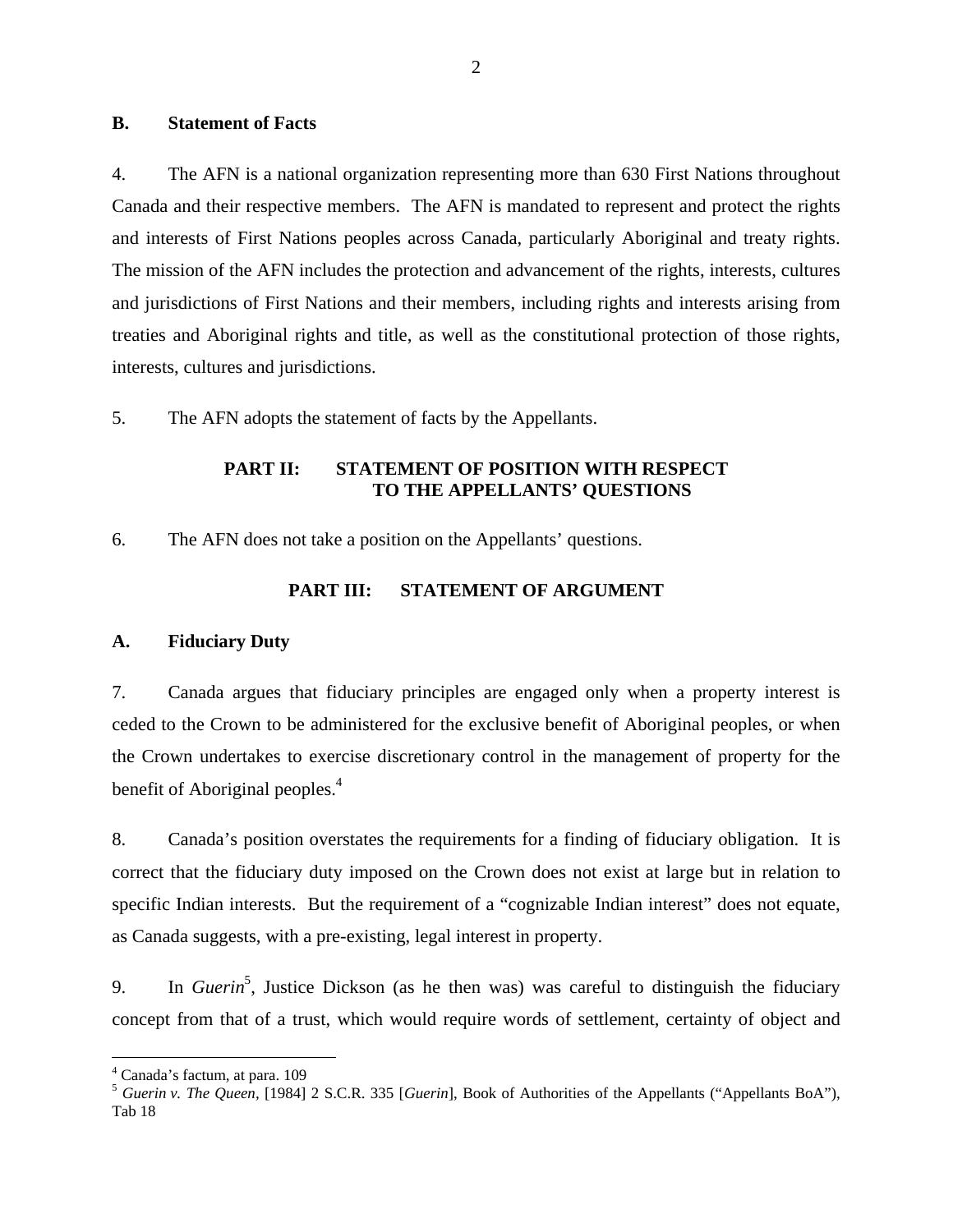certainty of obligation. No property interest was present in *Guerin* which could constitute the trust *corpus*, so even if the other indicia of an express or implied trust could be made out, the basic requirement of a settlement of property was not met. Instead, the general nature of Aboriginal title and the Aboriginal interest in land, coupled with the obligations assumed by the Crown in the *Indian Act,* gave rise to a fiduciary obligation.

10. *Guerin* can properly be regarded as the first of the modern cases that recognize the honour of the Crown as a core precept in the process of reconciliation. Decided outside the constitutional framework of s. 35(1), the Court found that, once the Crown assumes discretionary control over a specific Aboriginal interest (in that case, lands surrendered for lease according to certain terms), the honour of the Crown will then supervise the relationship by holding the government to a fiduciary's strict standard of conduct. As Justice Dickson said:

… the Crown, in my view, was not empowered by the surrender document to ignore the oral terms which the Band understood would be embodied in the lease. The oral representations form the backdrop against which the Crown's conduct in discharging its fiduciary obligation must be measured. They inform and confine the field of discretion within which the Crown was free to act. After the Crown's agents had induced the Band to surrender its land on the understanding that the land would be leased on certain terms, it would be unconscionable to permit the Crown simply to ignore those terms. [emphasis added<sup>1</sup>

11. The focus of fiduciary law is on relationships, not property interests. As Justice Dickson put it in *Guerin*: "It is the nature of the relationship... that gives rise to the fiduciary duty."7 The underlying purpose of fiduciary law is to protect and enforce the integrity of relationships in which one party is given a discretionary power to affect the interests of the other. Unlike the law of trusts, however, the interests which fiduciary law serves to protect are not limited to property or even legal interests. Consider, for example, the doctor-patient relationship in *Norberg v.*  Wynrib<sup>8</sup> or the advisor-client relationship in *Hodgkinson v. Simms*. As La Forest J. said in *Hodgkinson*:

1

<sup>&</sup>lt;sup>6</sup> *Guerin*, at p. 388, Appellants BoA Tab 18<br><sup>7</sup> *Guerin*, at p. 384, Appellants BoA Tab 18<br><sup>8</sup> *Norberg v. Wynrib*, [1992] 2 S.C.R. 226, AFN BoA Tab 4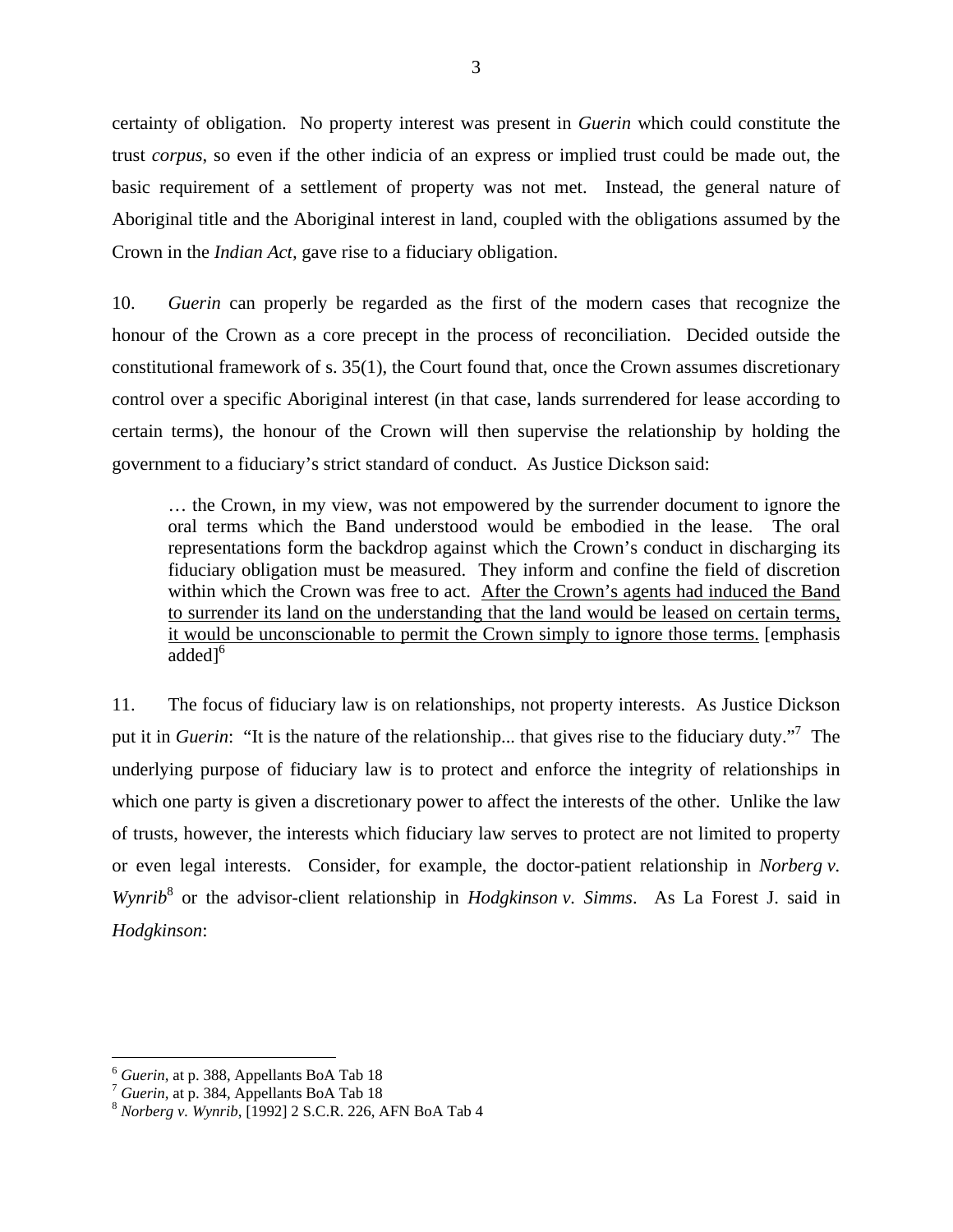**32** … In these cases, the question to ask is whether, given all the surrounding circumstances, one party could reasonably have expected that the other party would act in the former's best interests with respect to the subject matter at issue....<sup>9</sup>

12. Thus in *Wewaykum*, where Justice Binnie said the Crown's fiduciary obligation "depends on identification of a cognizable Indian interest," he could not have meant a pre-existing, legal interest in property. Indeed, Justice Binnie held that the proper focus was "on the particular obligation or interest that is the subject matter of the particular dispute and whether or not the Crown had assumed discretionary control in relation thereto sufficient to ground a fiduciary obligation." Justice Binnie's point was simply that "not all obligations existing between parties to a fiduciary relationship are themselves fiduciary in nature. $10$ 

13. There can be no doubt following *Guerin* that the Crown may, by legislation, agreement or unilateral undertaking, assume an obligation to act for the benefit of Aboriginal people, and that when the obligation carries with it a discretionary power, the Crown becomes a fiduciary. Further, it is clear that this principle is not limited to the Crown's dealings with an Aboriginal interest in land or a surrender of the Aboriginal interest in land to the Crown.<sup>11</sup>

14. A "cognizable Indian interest" may therefore derive from a treaty, a unilateral undertaking by the Crown or legislation, including an order in council, without a pre-existing legal interest. Surrender of Aboriginal title or rights in exchange for defined benefits is a clear example of circumstances giving rise to a fiduciary duty; however, it is not exhaustive of those circumstances. The necessary "obligation or interest" may be found in a government commitment that carries with it a discretionary power or control. A statute that creates a legal entitlement may give rise to a fiduciary duty on the part of government in relation to administering that interest.<sup>12</sup>

<sup>&</sup>lt;sup>9</sup> *Hodgkinson v. Simms*, [1994] 3 S.C.R. 377, at para. 32, AGC BoA Tab 27<br><sup>10</sup> *Wewaykum Indian Band v. Canada*, [2002] 4 S.C.R. 245, 2002 SCC 79 [*Wewaykum*], AGC BoA Tab 51, at paras. 85 and 83; *Haida Nation*, at para

paras. 85 and 83; *Haidan Styremian Nation*, and 83; *Canada (Attorney General)* (2002), 215 D.L.R. (4<sup>th</sup>) 496 (Ont. C.A.), at paras. 67-73, AFN BoA Tab 1; *Osoyoos Indian Band v. Oliver (Town)*, [2001] 3 S.C.R. 746, 2001 SCC 85

<sup>&</sup>lt;sup>12</sup> Alberta v. Elder Advocates of Alberta Society, [2011] 2 S.C.R. 261, 2011 SCC 24 [*Elder Advocates of Alberta*], at paras. 45, 48-51, Appellants BoA Tab 21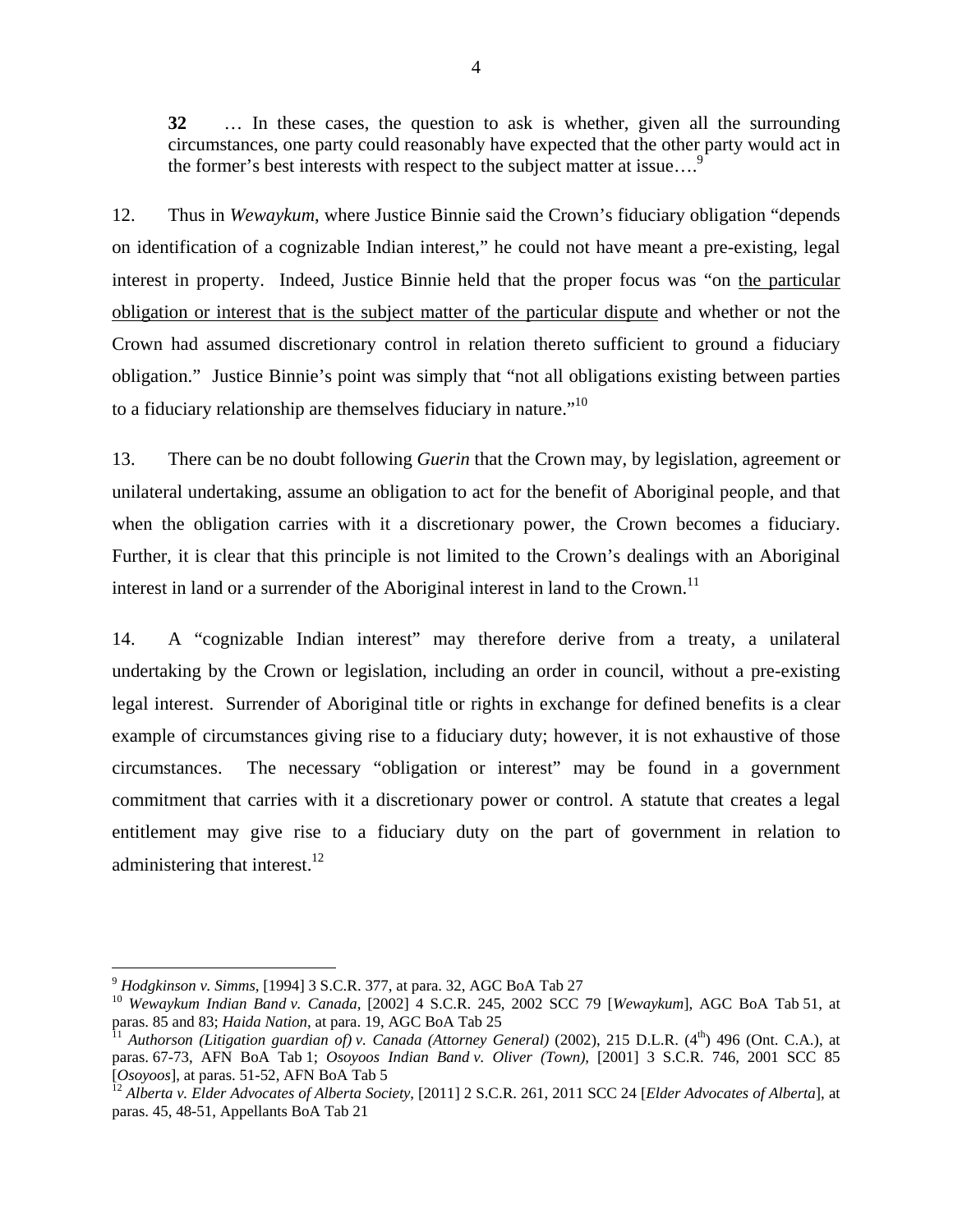15. This is not to say that every statutory benefit creates an interest sufficient to attract a fiduciary duty. A careful examination of the legislative provision in issue is required. But Canada is wrong to say that a statutory benefits scheme is necessarily inconsistent with the existence of a fiduciary obligation. $13$ 

16. Sections 31 and 32 of the *Manitoba Act* were nothing like the statutory benefits at issue in *Elder Advocates of Alberta,* on which Canada relies. The Court of Appeal found that the *Manitoba Act* was enacted in the process of nation-building, and evolved from negotiations between the federal government and delegates of the Métis of Red River. Those negotiations took place at a time when the Métis were a political and military force to be reckoned with and the Crown's interests lay in securing their peaceful co-operation. The Court of Appeal found that the following passage written by Professor Slatterly, and quoted with approval by Justice Binnie in *Wewaykum,* resonated with the facts of this case:

**79** … The sources of the general fiduciary duty do not lie, then, in a paternalistic concern to protect a "weaker" or "primitive" people, as has sometimes been suggested, but rather in the necessity of persuading native peoples, at a time when they still had considerable military capacities, that their rights would be better protected by reliance on the Crown than by self-help. $^{14}$ 

17. The *Manitoba Act* was therefore much more than an administrative benefits scheme. It was, and remains, a component of the constitutional structure of Canada.

18. Canada argues that an undertaking to act exclusively in the best interests of the beneficiary is the "*sine qua non* of all fiduciary relationships." Canada submits that, in the present case, there is no evidence of an express undertaking by the government to give exclusive preference to the interests of the Métis, and that an implied undertaking would be incompatible with the Crown's role in "establishing a new province."<sup>15</sup>

19. The AFN submits that evidence of an undertaking is not required in the Crown-Aboriginal context. Evidence of an undertaking to act in the bests interests of the beneficiary is only a requirement of *ad hoc* fiduciary obligations; that is, fiduciary obligations outside the recognized categories. In the Aboriginal context, the Crown's obligation to act

<sup>13</sup> Canada's factum, para. 111

<sup>14</sup> *Wewaykum,* at para. 79, AGC BoA Tab 51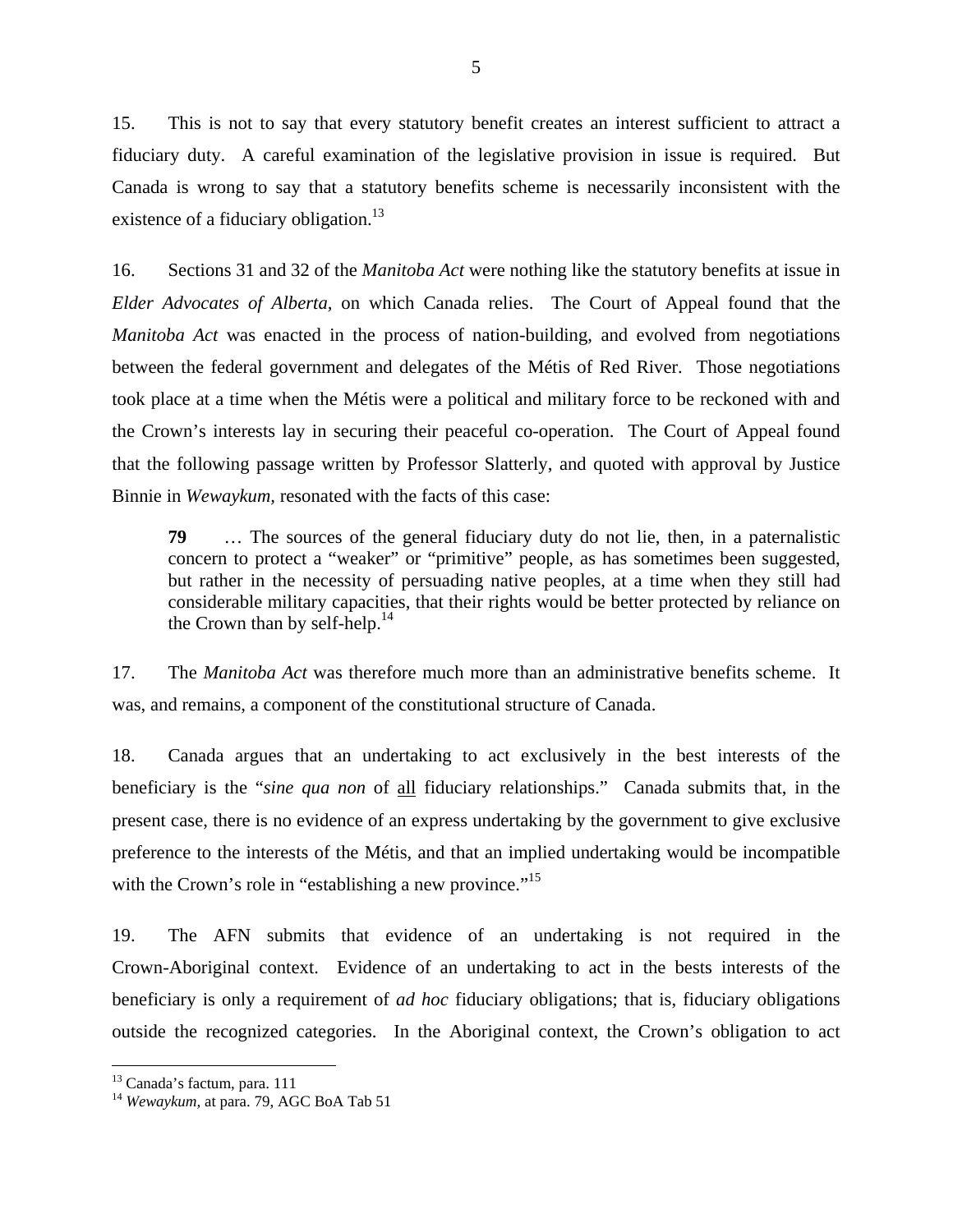honourably is well-recognized; what is required is a specific obligation or an interest over which the Crown has assumed discretionary control. Where these circumstances exist, the honour of the Crown will require that the government act in the best interests of the Aboriginal beneficiaries, without any necessity for the Crown's express undertaking to so act.<sup>16</sup>

20. Moreover, the spectre of unmanageable conflict between the Crown's fiduciary duties to Aboriginal people and its obligation to govern in the public interest was laid to rest by this Court in *Osoyoos*. The content of the fiduciary duty may vary to take into account the Crown's other, broader obligations. What is required by the fiduciary standard is to act with reference to the Aboriginal group's best interest in exercising the discretionary control over the specific interest at stake.17

21. In short, there is no reason in principle why the fiduciary concept should not apply to the government's implementation of ss. 31 and 32 of the *Manitoba Act*. At the end of the day, the question should be: is this a case in which the general duty of the Crown to act honourably crystallized through legislation as specific fiduciary obligations?

#### **B. Honour of the Crown**

22. Regardless of whether fiduciary obligations arose through legislation, ss. 31 and 32 of the *Manitoba Act* must be read and applied in accordance with the honour of the Crown principle. Canada argues, however, that, apart from the circumstances this Court has articulated and defined - treaty interpretation, fiduciary duties and the modern-day duty to consult – the honour of the Crown cannot operate as a source of substantive obligations.<sup>18</sup>

23. Canada's restrictive view of the honour of the Crown should be rejected. In *Haida Nation*, the Court described the honour of the Crown as a "core precept that finds its application in concrete practices." The potential applications of this constitutional principle are no more limited than the interests it may serve to protect.<sup>19</sup>

 <sup>15</sup> Canada's factum. paras. 112, 118

<sup>16</sup> *Galambos v. Perez*, [2009] 3 S.C.R. 247, 2009 SCC 48, at para. 76, AGC BoA Tab 21; *Elder Advocates of Alberta*, at paras. 48-49, Appellants BoA Tab 21<br><sup>17</sup> *Osoyoos*, AFN BoA Tab 5; *Haida Nation*, at para. 19, AGC BoA Tab 25<sup>18</sup> Canada's factum, para. 124

<sup>19</sup> *Haida Nation*, at para. 16, AGC BoA Tab 25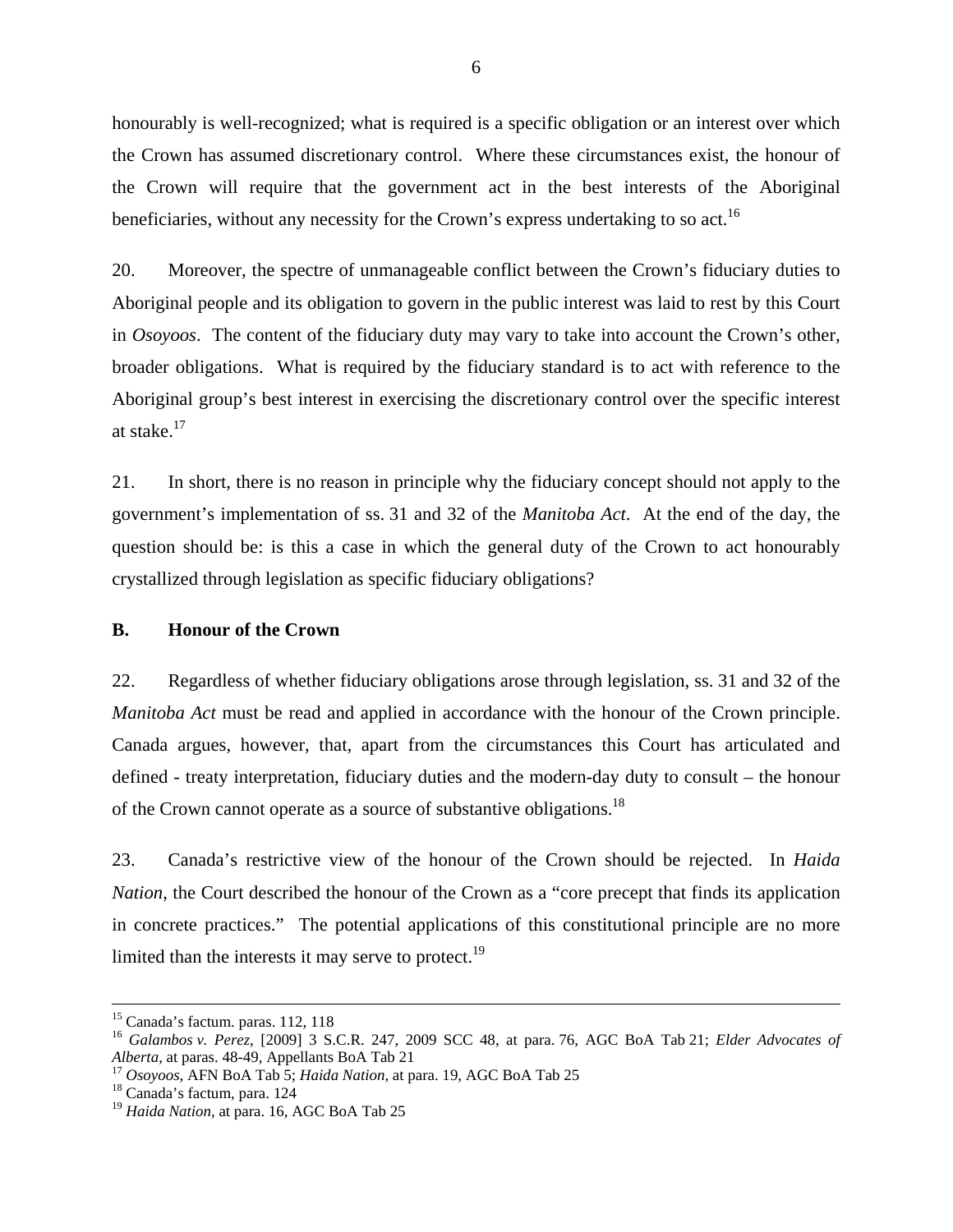24. There can be no doubt that the honour of the Crown infuses the interpretation and implementation of every treaty, and gives rise to a duty to consult with respect to government action which may have an adverse effect on treaty rights.20 In *R. v. Marshall,* Justice Binnie said, in connection with the admissibility of evidence relating to oral promises that were made before a "peace and friendship" treaty was signed:

**12** … where a treaty was concluded verbally and afterwards written up by representatives of the Crown, it would be unconscionable for the Crown to ignore the oral terms while relying on the written terms...<sup>21</sup> [emphasis added]

25. Justice Binnie observed that the principle that the Crown's honour is at stake when it enters into treaties with Aboriginal peoples dates back at least to the Court's decision in *Province of Ontario v. Dominion of Canada and Province of Quebec; In re Indian Claims* (1895), 25 S.C.R. 434. Justice Binnie endorsed the following passage from the dissenting reasons of Justice Gwynne:

**50** ... what is contended for and must not be lost sight of, is that the British sovereigns, ever since the acquisition of Canada, have been pleased to adopt the rule or practice of entering into agreements with the Indian nations or tribes in their province of Canada, for the cession or surrender by them of what such sovereigns have been pleased to designate the Indian title, by instruments similar to these now under consideration to which they have been pleased to give the designation of "treaties" with the Indians in possession of and claiming title to the lands expressed to be surrendered by the instruments, and further that the terms and conditions expressed in those instruments as to be performed by or on behalf of the Crown, have always been regarded as involving a trust graciously assumed by the Crown to the fulfilment of which with the Indians the faith and honour of the Crown is pledged, and which trust has always been most faithfully fulfilled as a treaty obligation of the Crown. [emphasis by Binnie J.]  $^{22}$ 

26. Similar principles must apply to legislation of the kind at issue in this case. After the government's representatives had induced delegates of the Métis to recommend the terms of the *Manitoba Act* to their people, it would be unconscionable for the government to ignore those promises and assurances, simply because there was no mechanism in the legislation to enforce their compliance.

1

<sup>&</sup>lt;sup>20</sup> *Mikisew Cree First Nation*, at paras. 49 and 57, AFN BoA Tab 3<br><sup>21</sup> *R. v. Marshall*, [1999] 3 S.C.R. 456 [*Marshall*], at para. 12, AFN BoA Tab 6 <sup>22</sup> *Marshall*, at para. 50, AFN BoA Tab 6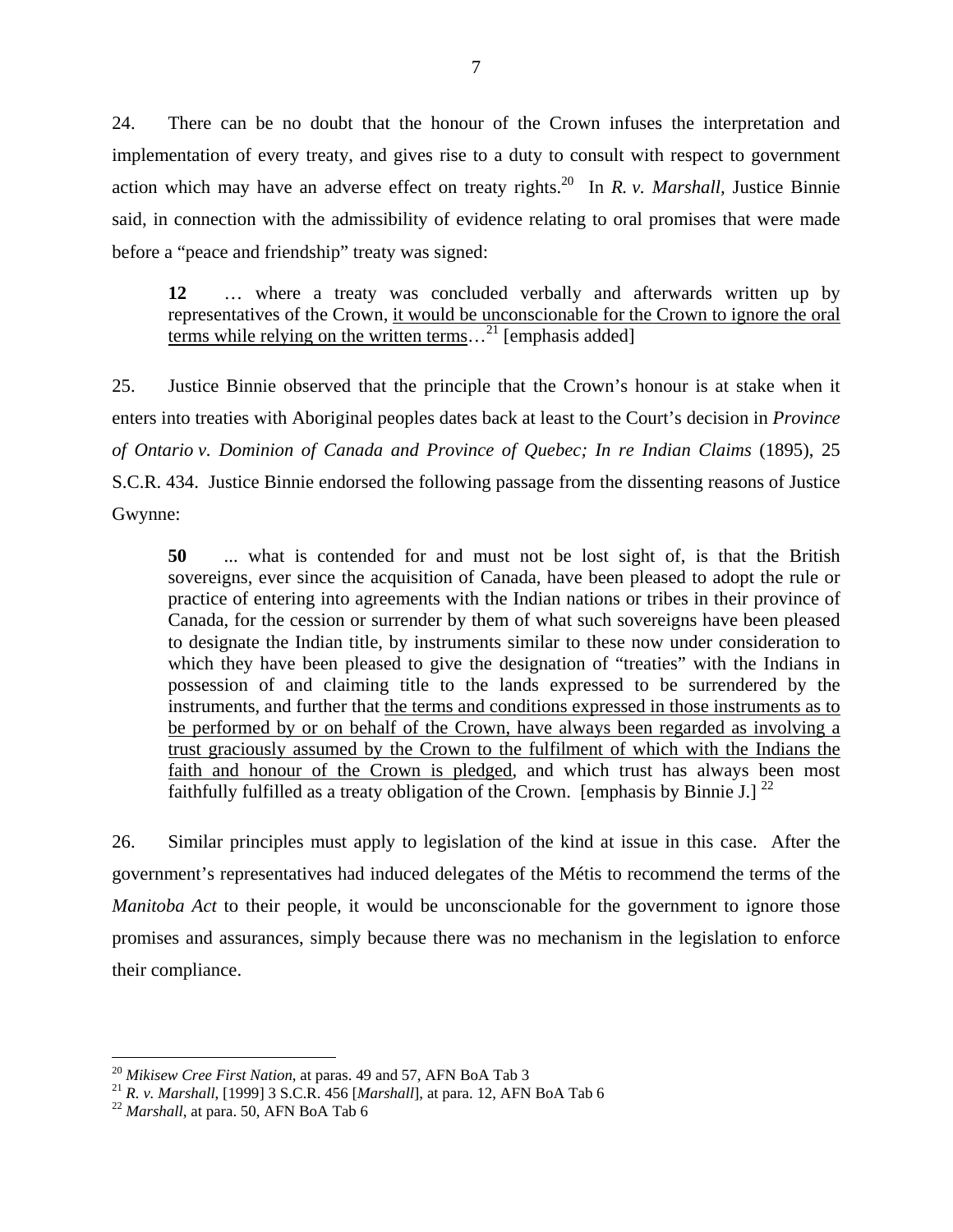27. In this way, the honour of the Crown breathes life into the government's legislative commitments to Aboriginal peoples in the process of nation-building.

#### **C. Limitations and Laches**

28. It is well-settled that statutory limitation periods cannot apply to bar a declaration of constitutional invalidity, such as a declaration that legislation contravenes s. 35(1) of the *Constitution Act, 1982<sup>23</sup>*. This Court should confirm that, likewise, statutory limitation periods do not apply to bar a declaration that the Crown acted dishonourably or in breach of fiduciary duty.

29. The declaration is a uniquely flexible and useful remedy. Declaratory relief is available without a cause of action, and courts make declarations whether or not any consequential relief is, or could, be claimed. These features allow judges to structure remedies which are responsive to the needs of the case. Since it merely states the law, a declaration is not awarded "against" the defendant in the same sense as coercive relief. $^{24}$ 

30. In *Solosky v. The Queen,* Justice Dickson wrote in language that resonates with the Crown-Aboriginal relationship<sup>25</sup>:

Declaratory relief is a remedy neither constrained by form nor bounded by substantive content, which avails persons sharing a legal relationship, in respect of which a 'real issue' concerning the relative interests of each has been raised and falls to be determined.

31. In some cases, declaratory relief may be the only way to vindicate the rights of Aboriginal people and give effect to the honour of the Crown. In this regard, a purposive approach should be adopted. In *Doucet-Boudreau v. Nova Scotia (Minister of Education),* Iacobucci and Arbour, J.J., laid down a purposive approach to Charter remedies<sup>26</sup>:

…. A purposive approach to remedies requires at least two things. First, the purpose of the right being protected must be promoted: courts must craft responsive remedies.

<sup>23</sup> *Constitution Act, 1982*, being Schedule B to the *Canada Act 1982* (U.K.), 1982, c. 11, Appellants Legislation, Tab 4

<sup>&</sup>lt;sup>24</sup> Cheslatta Carrier Nation v. British Columbia (2000), 193 D.L.R. (4<sup>th</sup>) 344, 2000 BCCA 539, at paras. 11-16, AGC BoA Tab 14<br><sup>25</sup> Solosky v. The Queen, [1980] 1 S.C.R. 821, at p. 830, AFN BoA Tab 7

<sup>&</sup>lt;sup>26</sup> Doucet-Boudreau v. Nova Scotia (Minister of Education), [2003] 3 S.C.R. 3, 2003 SCC 62, at para. 25, AFN BoA Tab 2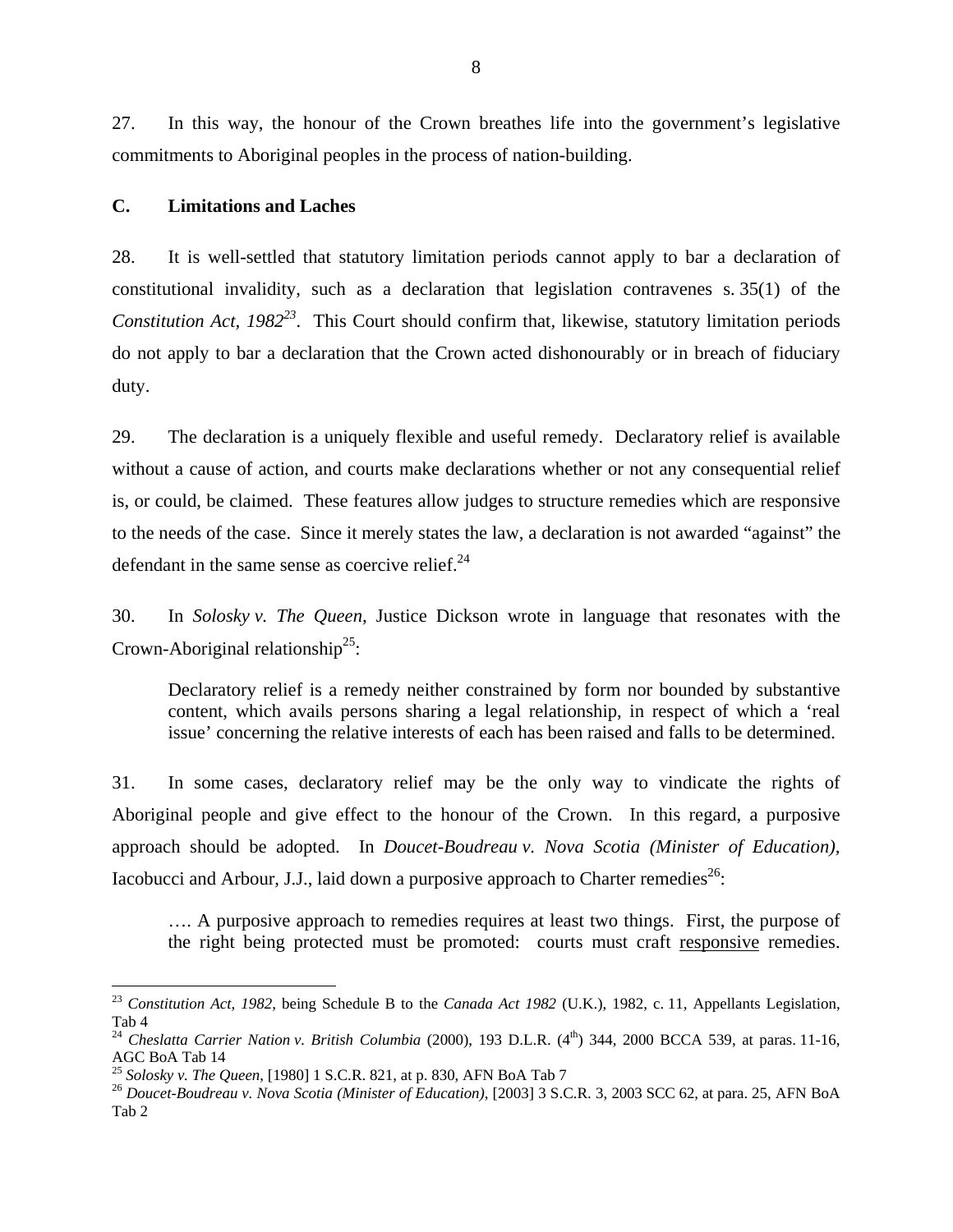Second, the purpose of the remedies provision must be promoted: courts must craft effective remedies. [emphasis in original]

32. In its previous judgments, this Court has commented on the way in which Aboriginal rights and interests have historically been vulnerable to governmental disrespect. The process of reconciliation has been bedevilled by government delay and inaction. Now the government seeks to rely on the passage of time to preclude access to justice. A purposive approach consistent with the honour of the Crown suggests that declaratory relief should remain available to Aboriginal people in appropriate cases, despite the expiry of a limitation period that might bar a cause of action.

33. A purposive approach consistent with the honour of the Crown also suggests that laches have no application. What is immediately obvious from all of the authorities is that mere delay is insufficient to trigger laches. Rather, the doctrine considers whether the delay of the plaintiff constitutes acquiescence or results in circumstances that make the prosecution of the action unreasonable. Ultimately, laches must be resolved as a matter of justice as between the parties.<sup>27</sup>

34. In any case in which government relies on the doctrine of laches, the notion that Aboriginal people caused the Crown to alter its position in reasonable reliance on their acceptance of the status quo, or allowed a situation to arise which it would be unjust to disturb, should be viewed with skepticism. Concepts of acquiescence, estoppel and waiver, which underlie the doctrine of laches, are fundamentally at odds with historical reality of Crown-Aboriginal relations. In the modern legal context, the assertion of laches to bar declaratory relief in an otherwise appropriate case is at odds with the objective of reconciliation, and should not be applied by the courts, except in the clearest of cases.

### **PART IV: COSTS SUBMISSION**

35. The AFN does not seek costs and asks that it not be subject to any costs orders.

<sup>&</sup>lt;u>.</u> <sup>27</sup> *Wewaykum*, at para. 109, AGC BoA Tab 51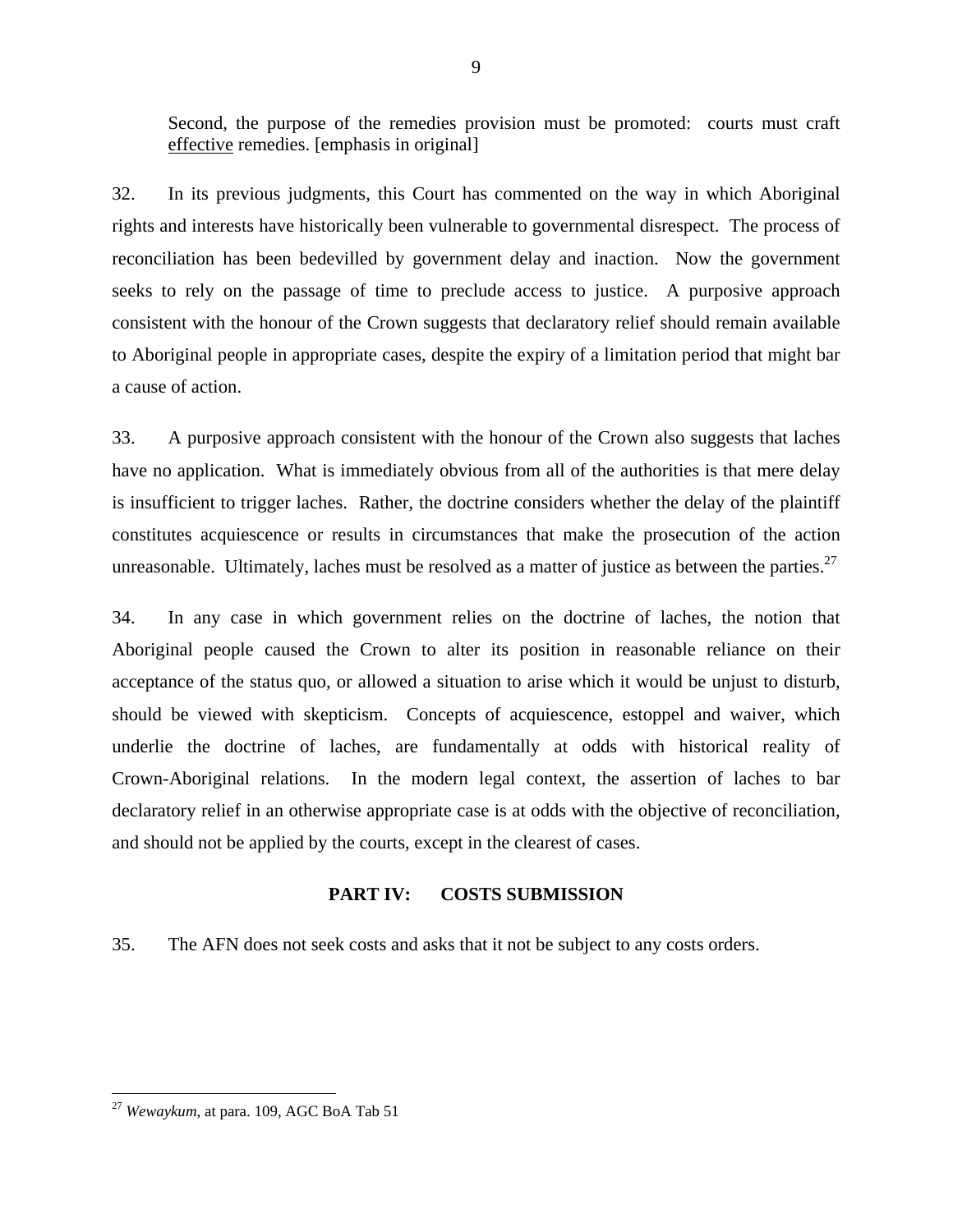# **PART V: NATURE OF ORDER SOUGHT**

36. The AFN seeks an order that it be granted leave to present oral argument of 15 minutes on the hearing of the appeal.

## ALL OF WHICH IS RESPECTFULLY SUBMITTED.

Dated: November 23, 2011

Joseph J. Arvay, Q.C., David Nahwegahbow and Bruce Elwood Counsel for the Intervener, Assembly of First Nations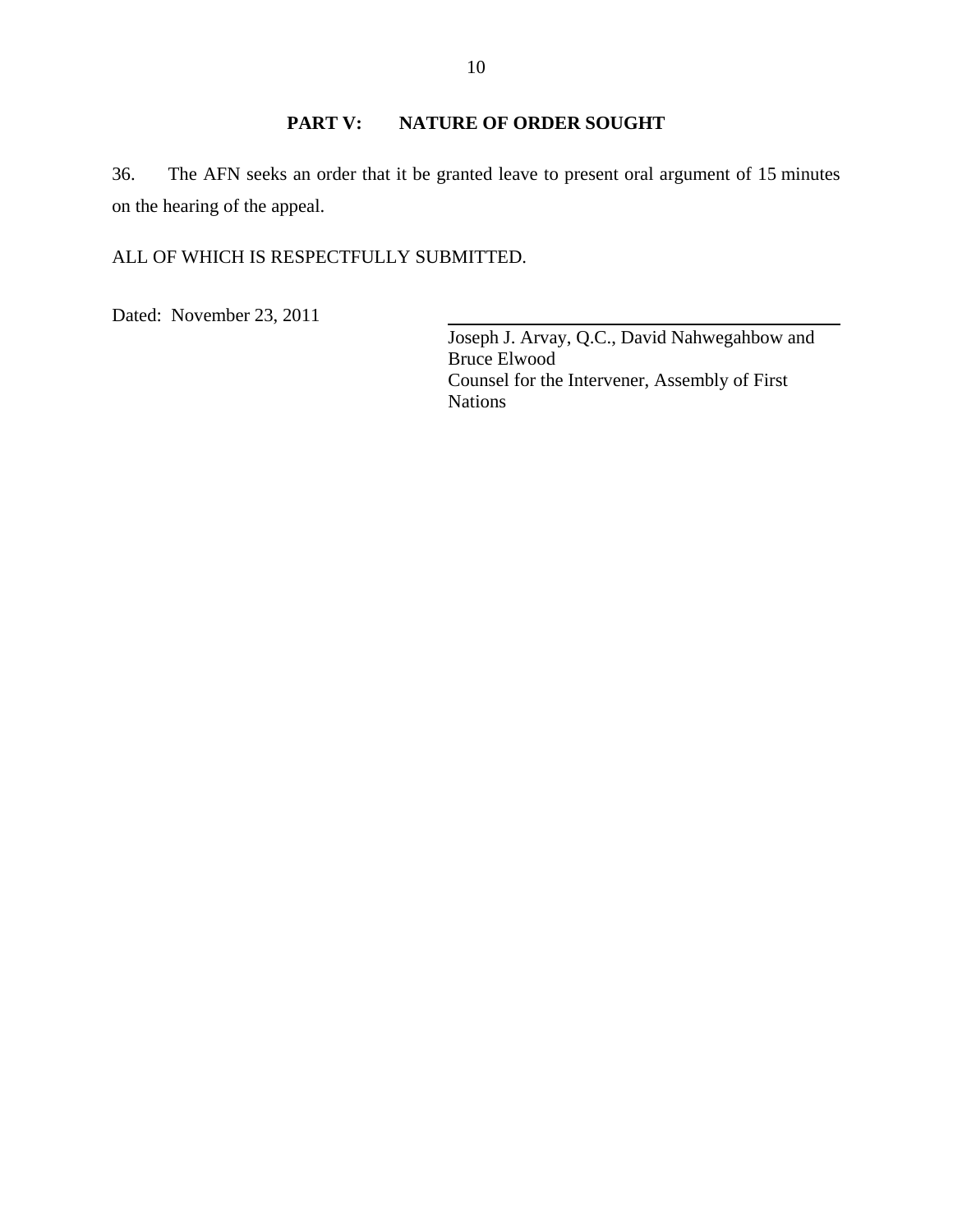#### **PART VI: TABLE OF AUTHORITIES**

# **Paragraph(s) CASES**  *Alberta v. Elder Advocates of Alberta Society*, [2011] 2 S.C.R. 261, 2011 SCC 24 14, 16, 19 *Authorson (Litigation guardian of) v. Canada (Attorney General)*  $(2002)$ , 215 D.L.R.  $(4^{th})$  496 (Ont. C.A.) 13 *Cheslatta Carrier Nation v. British Columbia* (2000), 193 D.L.R. (4<sup>th</sup>) 344, 2000 BCCA 539 29 *Doucet-Boudreau v. Nova Scotia (Minister of Education)*, [2003] 3 S.C.R. 3, 2003 SCC 62 31 *Galambos v. Perez*, [2009] 3 S.C.R. 247, 2009 SCC 48 19 *Guerin v. The Queen,* [1984] 2 S.C.R. 335 9, 10, 11, 13 *Haida Nation v. British Columbia (Minister of Forests)*, [2004] 3 S.C.R. 511, 2004 SCC 73 1, 12, 20, 23 *Hodgkinson v. Simms*, [1994] 3 S.C.R. 377 11 *Mikisew Cree First Nation v. Canada (Minister of Canadian Heritage)*, [2005] 3 S.C.R. 388, 2005 SCC 69 1, 24 *Norberg v. Wynrib*, [1992] 2 S.C.R. 226 11 *Osoyoos Indian Band v. Oliver (Town)*, [2001] 3 S.C.R. 746, 2001 SCC 85 13, 20 *R. v. Marshall*, [1999] 3 S.C.R. 456 24, 25 *Solosky v. The Queen*, [1980] 1 S.C.R. 821 30 *Wewaykum Indian Band v. Canada,* [2002] 4 S.C.R. 245, 2002 SCC 79 12, 16, 33